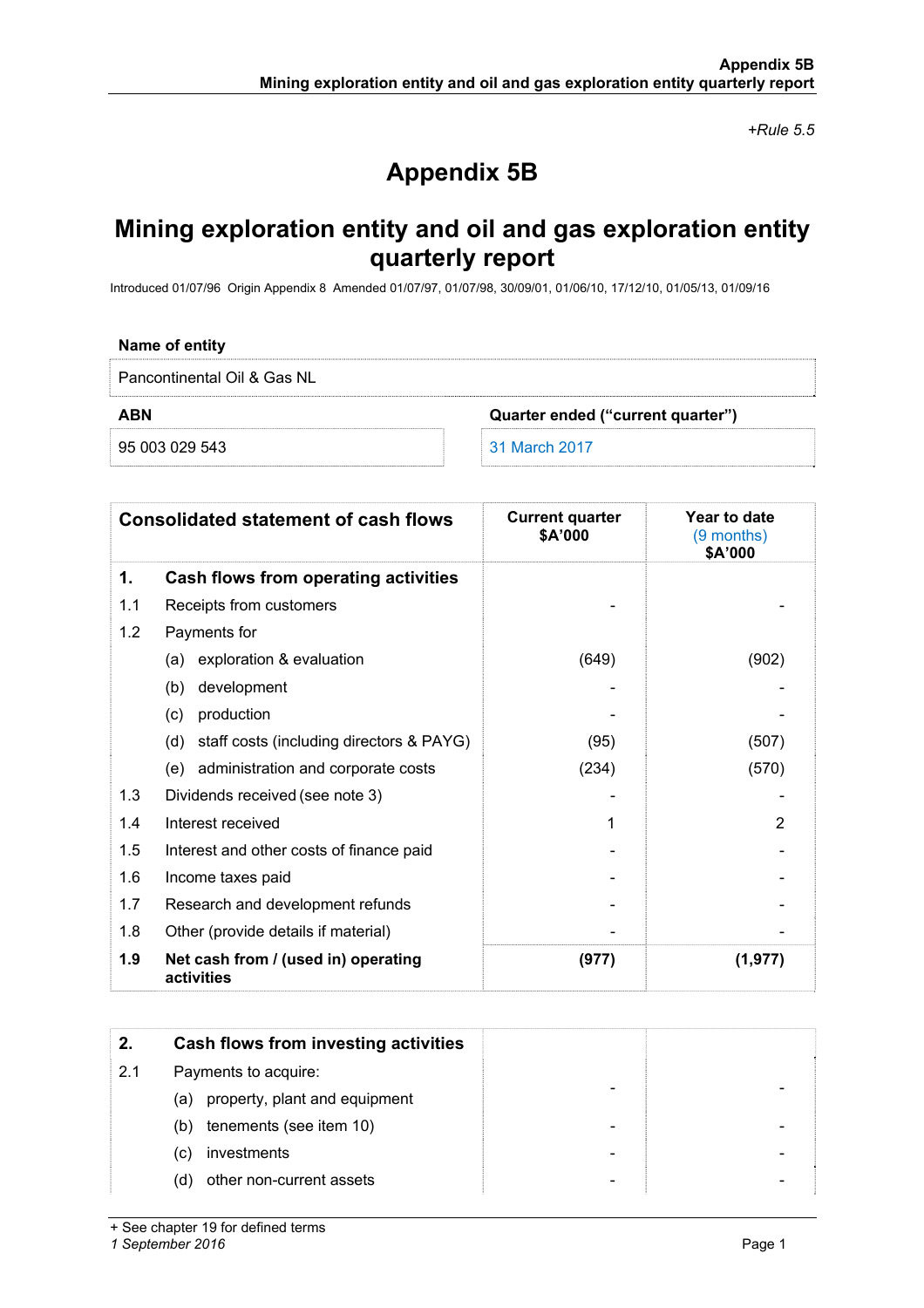### **Appendix 5B Mining exploration entity and oil and gas exploration entity quarterly report**

| <b>Consolidated statement of cash flows</b> |                                                   | <b>Current quarter</b><br>\$A'000 | Year to date<br>(9 months)<br>\$A'000 |
|---------------------------------------------|---------------------------------------------------|-----------------------------------|---------------------------------------|
| 2.2                                         | Proceeds from the disposal of:                    |                                   |                                       |
|                                             | property, plant and equipment<br>(a)              |                                   |                                       |
|                                             | tenements (see item 10)<br>(b)                    |                                   |                                       |
|                                             | investments<br>(c)                                |                                   |                                       |
|                                             | other non-current assets<br>(d)                   |                                   |                                       |
| 2.3                                         | Cash flows from loans to other entities           |                                   |                                       |
| 2.4                                         | Dividends received (see note 3)                   |                                   |                                       |
| 2.5                                         | Other (provide details if material)               |                                   |                                       |
| 2.6                                         | Net cash from / (used in) investing<br>activities | $\overline{\phantom{0}}$          |                                       |

| 3.   | Cash flows from financing activities                                           |      |      |
|------|--------------------------------------------------------------------------------|------|------|
| 3.1  | Proceeds from issues of shares                                                 | 970  | 970  |
| 3.2  | Proceeds from issue of convertible notes                                       |      |      |
| 3.3  | Proceeds from exercise of share options                                        |      |      |
| 3.4  | Transaction costs related to issues of<br>shares, convertible notes or options | (54) | (54) |
| 3.5  | Proceeds from borrowings                                                       |      |      |
| 3.6  | Repayment of borrowings                                                        |      |      |
| 3.7  | Transaction costs related to loans and<br>borrowings                           |      |      |
| 3.8  | Dividends paid                                                                 |      |      |
| 3.9  | Other (provide details if material)                                            |      |      |
| 3.10 | Net cash from / (used in) financing<br>activities                              | 916  | 916  |

| 4.  | Net increase / (decrease) in cash and<br>cash equivalents for the period |       |          |
|-----|--------------------------------------------------------------------------|-------|----------|
| 4.1 | Cash and cash equivalents at beginning of<br>period                      | 189   | 1,178    |
| 4.2 | Net cash from / (used in) operating<br>activities (item 1.9 above)       | (977) | (1, 977) |
| 4.3 | Net cash from / (used in) investing activities<br>item 2.6 above)        |       |          |
| 4.4 | Net cash from / (used in) financing activities<br>item 3.10 above)       | 916   | 916      |
| 4.5 | Effect of movement in exchange rates on<br>cash held                     | (14)  | (3)      |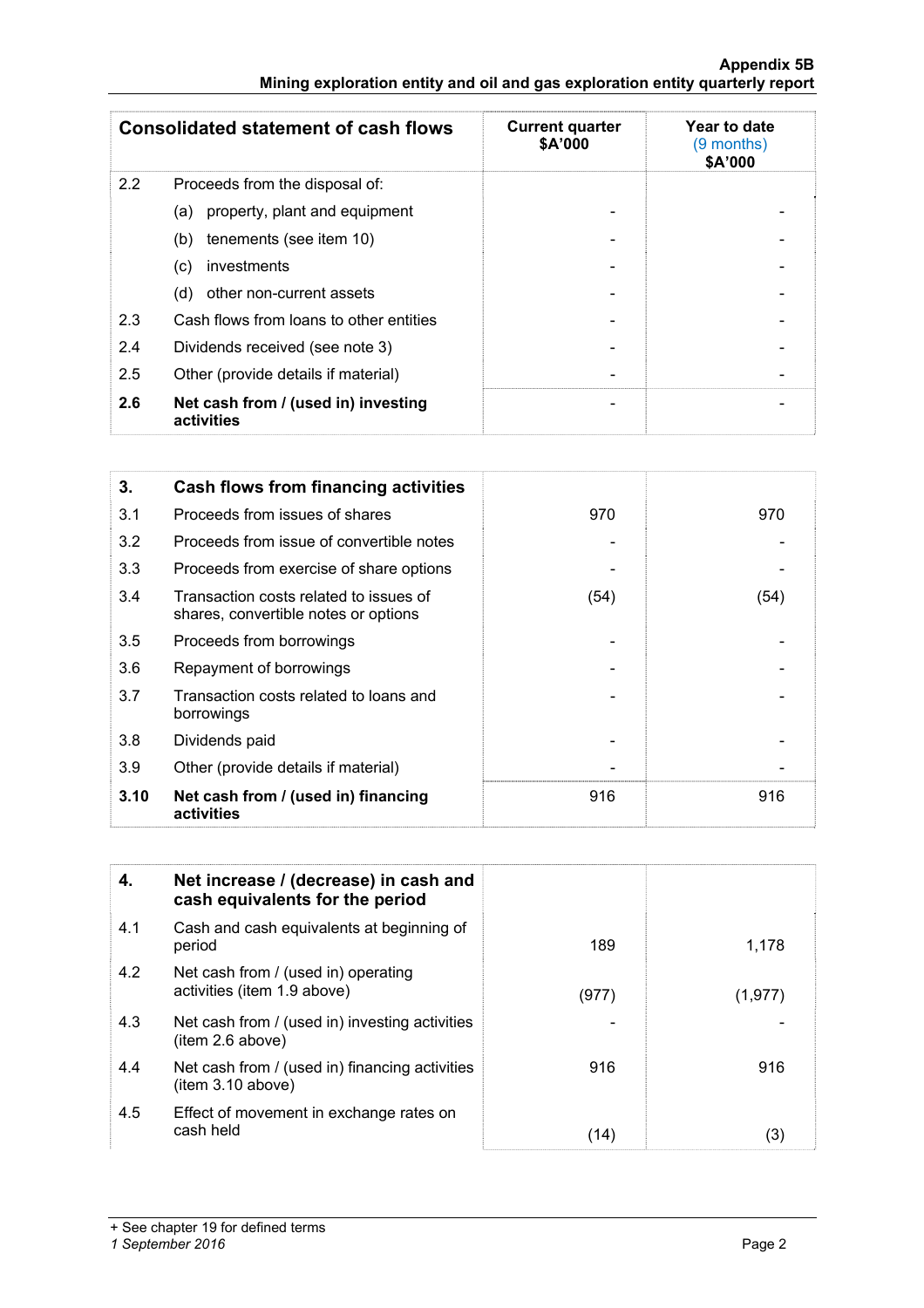| 4.6<br>period | Cash and cash equivalents at end of | $114*$                                                                                                                                             | $114*$    |
|---------------|-------------------------------------|----------------------------------------------------------------------------------------------------------------------------------------------------|-----------|
|               |                                     | * Note: AU \$600,000 received from<br>placement post quarter end, in<br>addition, funds to be received from<br>Share Purchase Plan which closes 16 | May 2017. |

| 5.  | Reconciliation of cash and cash<br>equivalents<br>at the end of the quarter (as shown in the<br>consolidated statement of cash flows) to the<br>related items in the accounts | <b>Current quarter</b><br>\$A'000 | <b>Previous quarter</b><br>\$A'000 |
|-----|-------------------------------------------------------------------------------------------------------------------------------------------------------------------------------|-----------------------------------|------------------------------------|
| 5.1 | <b>Bank balances</b>                                                                                                                                                          | 28                                | 9                                  |
| 5.2 | Call deposits                                                                                                                                                                 | 66                                | 160                                |
| 5.3 | <b>Bank overdrafts</b>                                                                                                                                                        |                                   |                                    |
| 5.4 | Other (security deposits)                                                                                                                                                     | 20                                | 20                                 |
| 5.5 | Cash and cash equivalents at end of<br>quarter (should equal item 4.6 above)                                                                                                  | 114                               | 189                                |

| 6.  | Payments to directors of the entity and their associates                            | <b>Current quarter</b><br><b>\$A'000</b> |
|-----|-------------------------------------------------------------------------------------|------------------------------------------|
| 6.1 | Aggregate amount of payments to these parties included in item 1.2                  | 88                                       |
| 6.2 | Aggregate amount of cash flow from loans to these parties included<br>in item $2.3$ |                                          |

6.3 Include below any explanation necessary to understand the transactions included in items 6.1 and 6.2

| 7.  | Payments to related entities of the entity and their<br>associates                                      | <b>Current quarter</b><br>\$A'000 |
|-----|---------------------------------------------------------------------------------------------------------|-----------------------------------|
| 7.1 | Aggregate amount of payments to these parties included in item 1.2                                      |                                   |
| 7.2 | Aggregate amount of cash flow from loans to these parties included<br>in item 2.3                       |                                   |
| 7.3 | Include below any explanation necessary to understand the transactions included in<br>items 7.1 and 7.2 |                                   |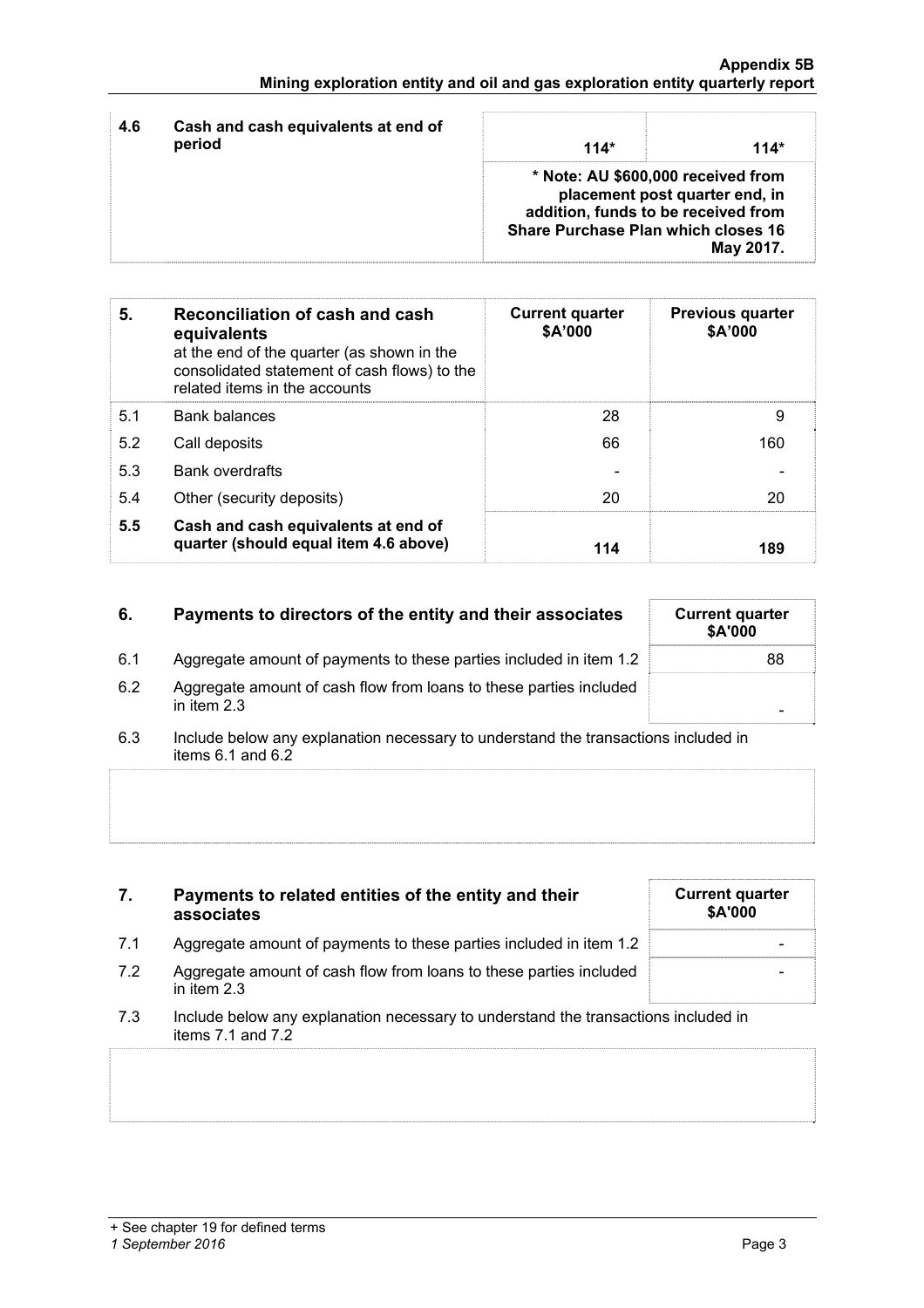| -8. | <b>Financing facilities available</b><br>Add notes as necessary for an<br>understanding of the position | <b>Total facility amount</b><br>at quarter end<br>\$A'000 | Amount drawn at<br>quarter end<br>\$A'000 |
|-----|---------------------------------------------------------------------------------------------------------|-----------------------------------------------------------|-------------------------------------------|
| 81  | Loan facilities                                                                                         |                                                           |                                           |
| 8.2 | Credit standby arrangements                                                                             |                                                           |                                           |
| 8.3 | Other (please specify)                                                                                  |                                                           |                                           |

8.4 Include below a description of each facility above, including the lender, interest rate and whether it is secured or unsecured. If any additional facilities have been entered into or are proposed to be entered into after quarter end, include details of those facilities as well.

| 9.  | <b>Estimated cash outflows for next quarter</b> | \$A'000 |  |
|-----|-------------------------------------------------|---------|--|
| 9.1 | Exploration and evaluation                      | 25      |  |
| 9.2 | Development                                     |         |  |
| 9.3 | Production                                      |         |  |
| 9.4 | Staff costs (including directors & PAYG)        | 60      |  |
| 9.5 | Administration and corporate costs              | 100     |  |
| 9.6 | Other (provide details if material)             |         |  |
| 9.7 | <b>Total estimated cash outflows</b>            | 185     |  |

| 10.  | <b>Changes in</b><br>tenements<br>(items $2.1(b)$ and<br>$2.2(b)$ above)                          | <b>Tenement</b><br>reference<br>and<br><b>location</b> | Nature of interest | Interest at<br>beginning<br>of quarter | <b>Interest</b><br>at end of<br>quarter |
|------|---------------------------------------------------------------------------------------------------|--------------------------------------------------------|--------------------|----------------------------------------|-----------------------------------------|
| 10.1 | Interests in mining<br>tenements and<br>petroleum tenements<br>lapsed, relinquished<br>or reduced |                                                        |                    |                                        |                                         |
| 10.2 | Interests in mining<br>tenements and<br>petroleum tenements<br>acquired or increased              |                                                        |                    |                                        |                                         |